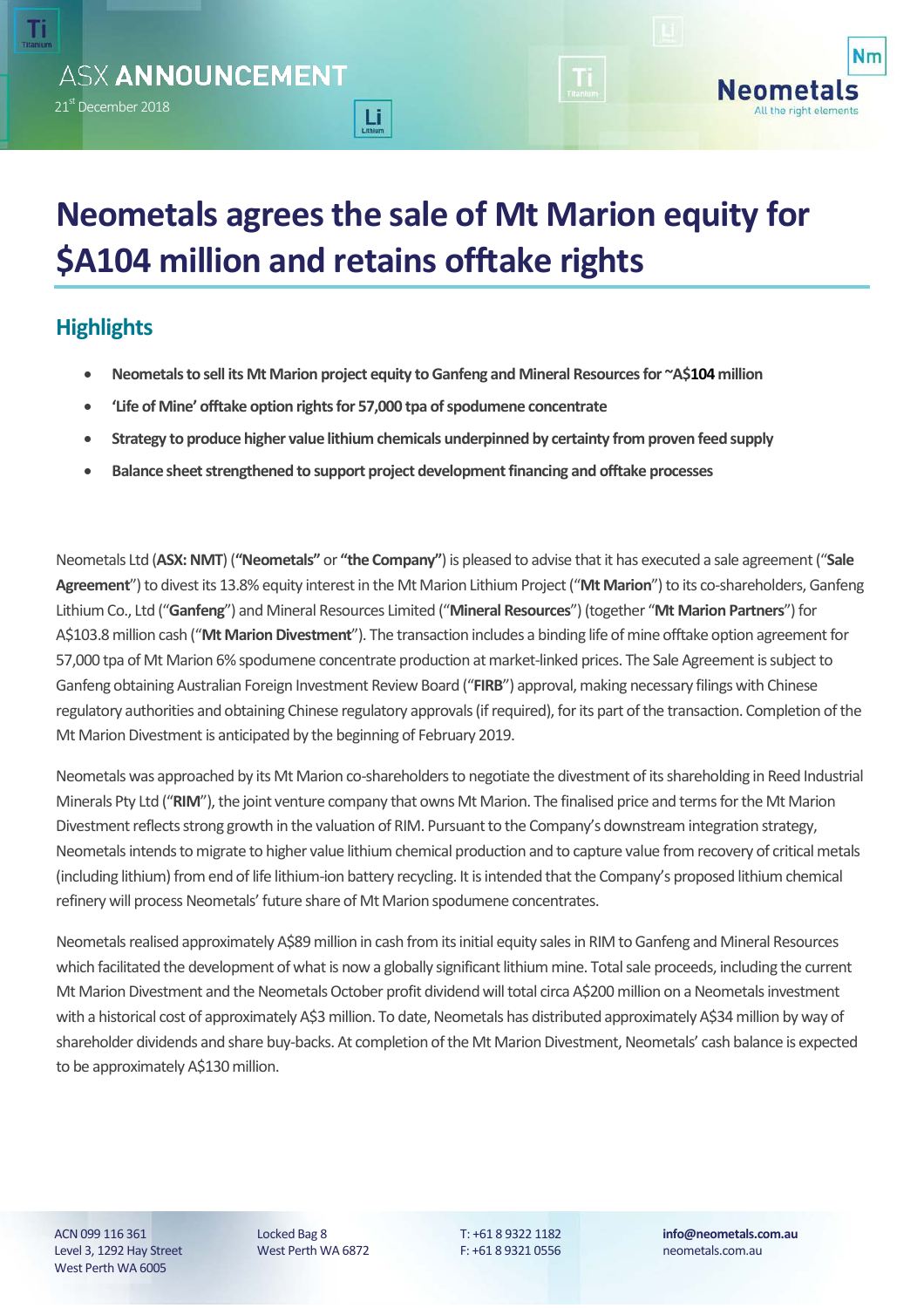Neometals Managing Director, Chris Reed commented:

"*We are delighted to have negotiated a strong outcome for Neometals shareholders. Neometals hasrealised significant further value from Mt Marion but of equal importance is the retention of our valuable offtake right which guarantees access to an industry proven feed material for future lithium downstream processing.*

*We believe the timing is right to realise the value of Mt Marion and strengthen our balance sheet as we finalise multiple evaluation studies over downstream projects. The Company is changing its focus and exposure away from upstream concentrates and pursuing a more holistic and integrated approach to the lithium battery thematic".*

### **Transaction terms**

The Mt Marion Divestment is documented in two agreements, a Sale Agreement and an agreed formrevised offtake agreement which will be entered into as part of the completion of the divestment ("**Offtake Agreement"**)(together the "**Divestment Agreements**"). Key terms under the Divestment Agreements are as follows:

- 1. Neometals has agreed to sell its 13.8% shareholding in Reed Industrial Minerals Pty Ltd (RIM), to GFL International Co., Ltd (**GFL**) and Mineral Resources subsidiary, Process Minerals International Pty Ltd (**PMI**), in equal proportions, for total cash consideration of A\$103.8 million.
- 2. Completion is conditional upon GFL obtaining approval from FIRB and also receiving all necessary authorisations from the relevant Chinese regulatory bodies. Completion will occur 5 business days after the conditions are satisfied. The conditions must be satisfied by 31 January 2019 – however this cut-off date may be extended to 28 February 2019 if Ganfeng's Chinese regulatory authorisations have not been received by 31 January and Ganfeng has used its best endeavours to obtain those authorisations.
- 3. From completion, Neometals and RIM will be party to an offtake option agreement under which Neometals will have the life of mine annual option to purchase up to 57,000 dry metric tonnes per annumof 6% spodumene concentrate from Mt Marion from February 2020. The offtake pricing will be linked to the price payable by GFL under its Mt Marion offtake arrangements, adjusted to a Mt Marion mine-gate basis. Under those arrangements pricing is determined via a formula linked to the prevailing price of lithium compounds. Spodumene acquired by Neometals must be used in a downstream lithium business in which Neometals holds at least a 25% corporate or economic interest.

#### **Impact on Proposed Demerger**

Given the size and nature of this transaction, the currently proposed demerger of Neometals' Barrambie vanadium/titanium project will not be advanced until the Board has an opportunity to fully consider the impacts of the Mt Marion Divestment with respect to the proposed demerger structure, and its timing, so as to optimize ongoing shareholder value.

The board of Neometals will also consider its approach with respect to capital management having regards to its future strategic needs and outlook and anticipates being in a position to better inform the market following financial close of the Sale Agreement.